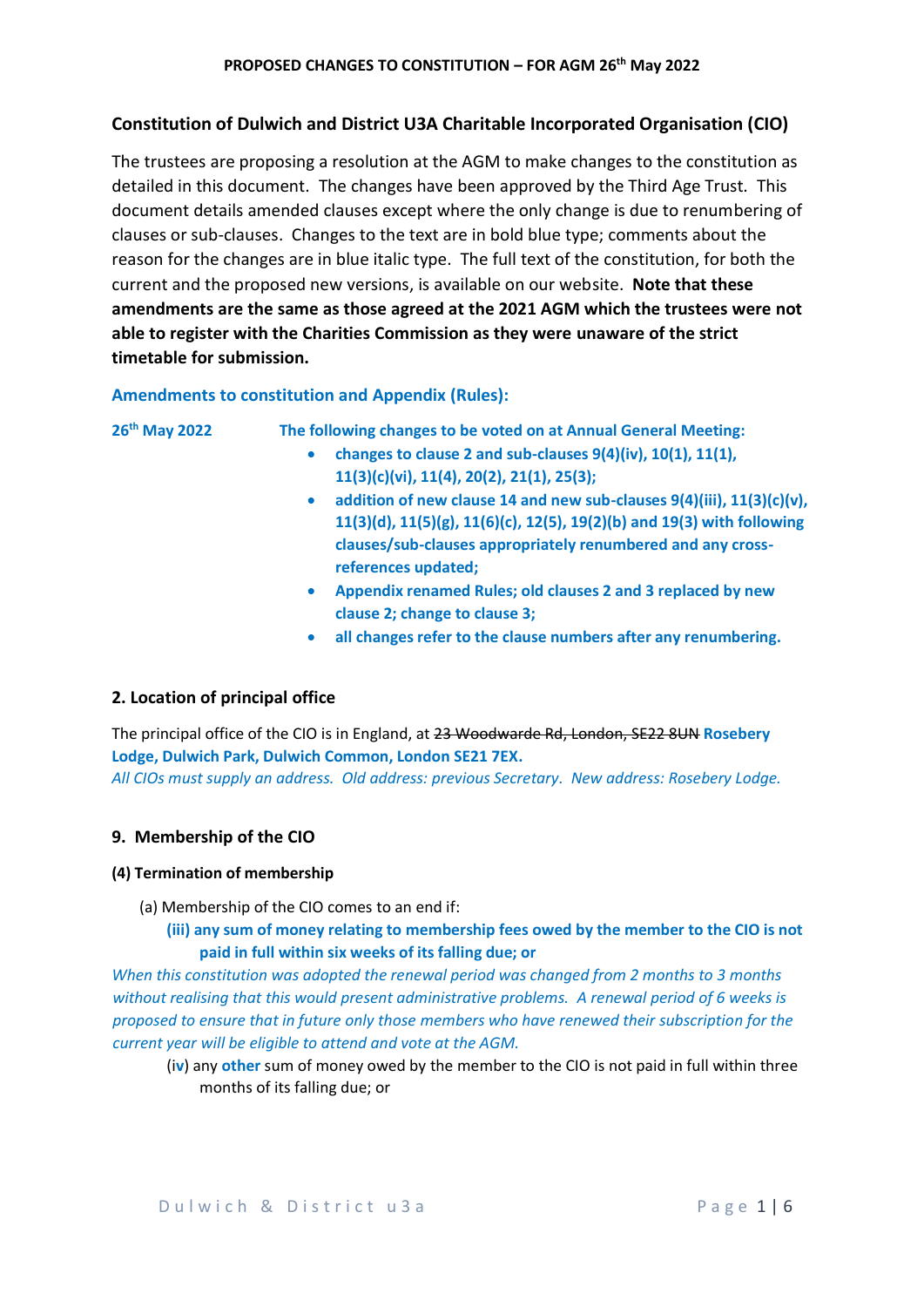### **10. Members' decisions**

#### **(1) General provisions**

Except for those decisions that must be taken in a particular way as indicated in sub-clause (**3**) of this clause, decisions of the members of the CIO may be taken by vote at a general meeting as provided in sub-clause (2) of this clause.

*This corrects a typographical error referring to non-existent sub-clause (4).*

#### **11. General meetings of members**

#### **(1) Types of general meeting**

There must be an annual general meeting (AGM) of the members of the CIO. The first AGM must be held within 18 months of the registration of the CIO, and subsequent AGMs must be held at intervals of not more than 15 months. The AGM must receive the annual statement of accounts (duly audited or examined where applicable) and the trustees' annual report, and must elect trustees as required under clause 13 **and officers as required under clause 14.**

*This is to bring the constitution in line with current practice.*

Other general meetings of the members of the CIO may be held at any time.

**A general meeting of any type may be held either to allow attendance in person or in exceptional circumstances to allow attendance by electronic means only. The charity trustees must agree suitable electronic means in which each participant may communicate with all the other participants either directly or through the chair. For the purposes of this clause 'exceptional circumstances' means circumstances which in the reasonable opinion of the charity trustees render it impossible to hold an effective meeting in person. For a meeting held solely by electronic means, the place of the meeting shall be deemed to be the CIO's principal office address.**

*As recommended by National u3a for online meetings.*

### **(3) Notice of general meetings**

- (c) The notice of any general meeting must:
	- **(v) give particulars of how to exercise a proxy vote in accordance with sub-clause (7) of this clause;**

*The constitution allows for proxy voting so members need to be told how to do this.*

- (v**i**) include, with the notice for the AGM, **the following:**
	- the annual statement of accounts,
	- **the** trustees' annual report,
	- details of persons standing for election or re-election as trustee,
	- **details of persons standing for election or re-election as officers (chair, secretary, treasurer),**

#### *This is to bring the constitution in line with current practice and new clause 14*

or where allowed under clause 22 (Use of electronic communication), details of where the information may be found on the CIO's website.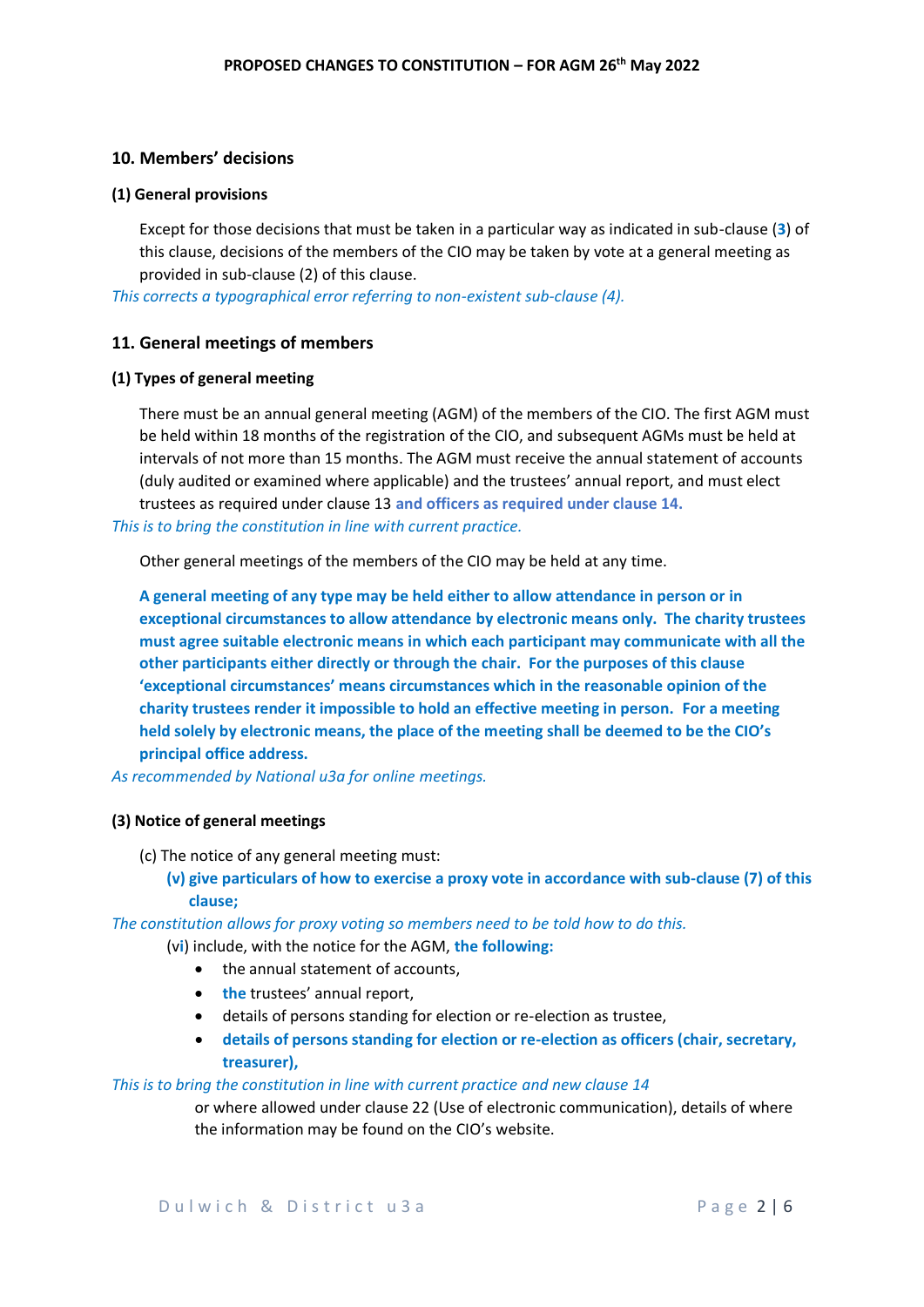#### **PROPOSED CHANGES TO CONSTITUTION – FOR AGM 26th May 2022**

- **(d) Where the trustees determine that a general meeting is to be held using electronic means pursuant to sub-clause (1) of this clause:**
	- **(i) such determination shall be set out in the notice of any general meeting, along with an explanation of the exceptional circumstances which require the general meeting to be held by electronic means.**
	- **(ii) the notice of any general meeting must set out the details of how a member may participate in the meeting and of any electronic balloting mechanism to be used in the meeting.**

#### *As recommended by the National u3a for online meetings*

### **(4) Chairing of general meetings**

The person **appointed** as chair under clause **14 (Appointment of officers of the CIO)** shall, if present at the general meeting and willing to act, preside as chair of the meeting. Subject to that, **the person appointed as vice chair under clause 14 shall, if present at the general meeting and willing to act, preside at the meeting. Otherwise**, the members of the CIO who are present at a general meeting shall elect a chair to preside at the meeting.

*Changed to match D&Du3a current practice.*

### **(5) Quorum at general meetings**

**(g) Proceedings at a general meeting held by electronic means pursuant to sub-clause (1) of this clause will not be invalidated due to technical difficulties which prohibit some members from joining such meeting electronically, so long as a sufficient number of members to form a quorum is able to join the meeting successfully.**

*As recommended by the National u3a for online meetings*

### **(6) Voting at general meetings**

**(c) Where a meeting is to be held by electronic means, the charity trustees may put in place an electronic balloting mechanism to allow members present at the meeting by electronic means to vote.**

*As recommended by the National u3a for online meetings*

### **12. Charity trustees and officers of the charity**

**(5) Officers of the CIO**

**The CIO shall have the following officers: a chair, a vice chair, a secretary and a treasurer. All officers must be charity trustees of the CIO. An individual may serve in only one officer role at a time.**

*Added to match D&Du3a current practice.*

# **14. Appointment of officers of the CIO**

*This new clause is to document D&Du3a current procedures for the appointment of officers. Currently the parts of the constitution dealing with chairing general and trustee meetings do not reflect our practice or the contents of the 'Rules' appendix.* 

**(a) No-one may hold any specific officer position for a continuous period in excess of three years without an interval of at least one year between the periods of service.** 

Dulwich & District u 3 a Page 3 | 6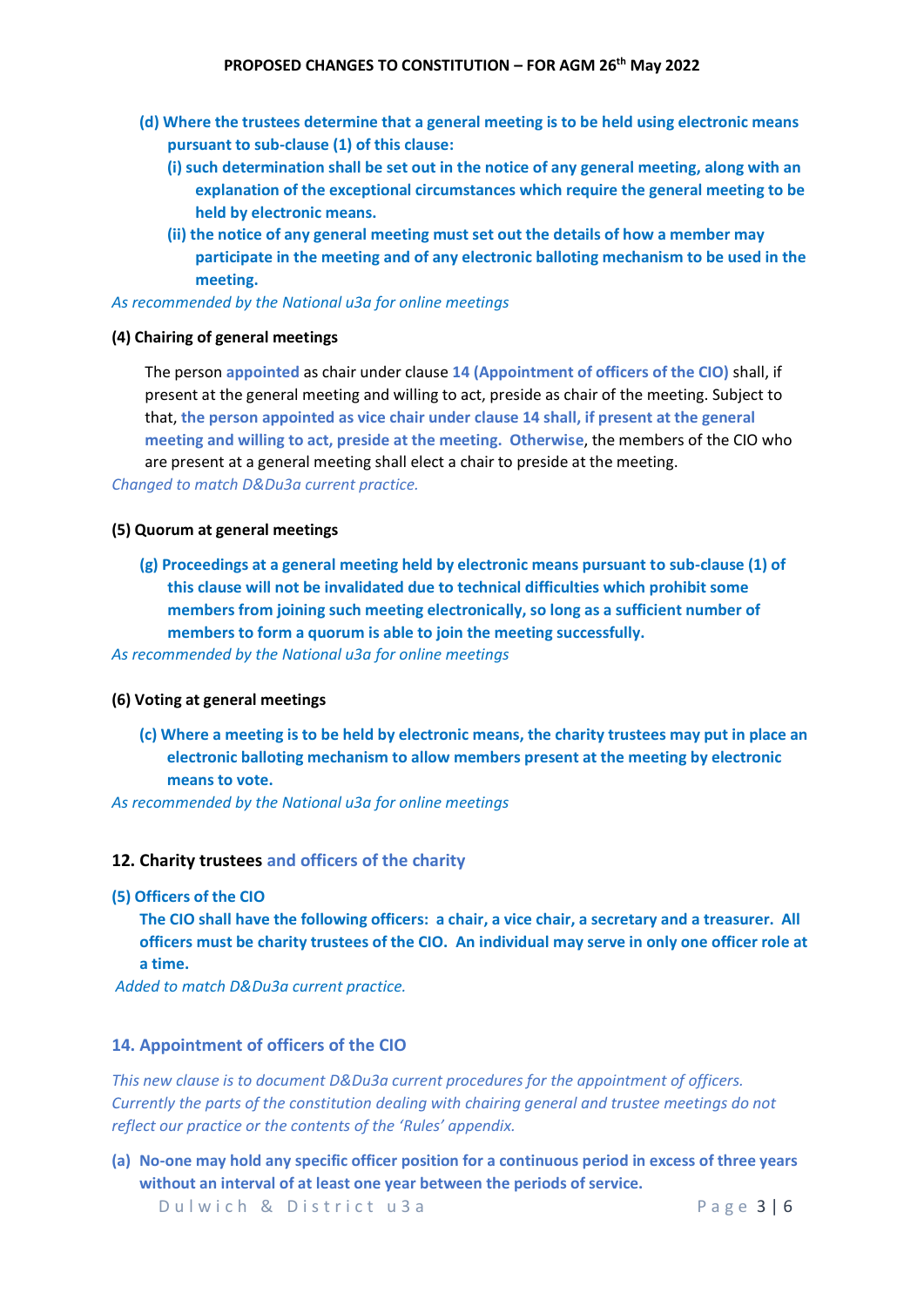- **(b) All officers shall be elected annually but may be re-elected subject to the provisions in subclause (a) of this clause.**
- **(c) Appointment of chair, secretary and treasurer: these officers shall be appointed by the decision of the members at the annual general meeting; any vacancies not filled at the annual general meeting shall be filled as provided in sub-clause (f) of this clause.**
- **(d) After each annual general meeting a vice chair shall be appointed by the trustees from among their number.**
- **(e) An officer ceases to hold office if they: (i) ceases to be a charity trustee under clause 16; or (ii) retires from the office by notifying the CIO in writing. Any vacancy so created shall be filled as provided in sub-clause (f) of this clause.**
- **(f) The charity trustees may at any time fill an officer vacancy by appointing to that role someone from among their number, or from the membership, provided that the limit specified in clause 12(3) on the number of charity trustees would not as a result be exceeded.**

# **19. Delegation by charity trustees**

*All references to 'committee' replaced by 'sub-committee' to avoid any confusion with the Trustees' Executive Committee.*

- (1) The charity trustees may delegate any of their powers or functions to a **sub-**committee or **sub**committees, and, if they do, they must determine the terms and conditions on which the delegation is made. The charity trustees may at any time alter those terms and conditions, or revoke the delegation.
- (2) This power is in addition to the power of delegation in the General Regulations and any other power of delegation available to the charity trustees, but is subject to the following requirements:
	- (a) a **sub-**committee may consist of two or more **members of the CIO**, but at least one member of each **sub-**committee must be a charity trustee;

*This reflects our current practice that sub-committee members are members of D&Du3a.*

**(b) the quorum for a sub-committee is at least two, including at least one charity trustee;** *It seems prudent to have this requirement*

- (c) the acts and proceedings of any **sub-**committee must be brought to the attention of the charity trustees as a whole as soon as is reasonably practicable; and
- (d) the charity trustees shall from time to time review the arrangements which they have made for the delegation of their powers.
- **(3) A meeting a of sub-committee may be held in person or by suitable electronic means agreed by the members of the sub-committee in which each participant may communicate with all other participants.**

*As recommended by the National u3a* 

Dulwich & District u 3 a metal control and the Page 4 | 6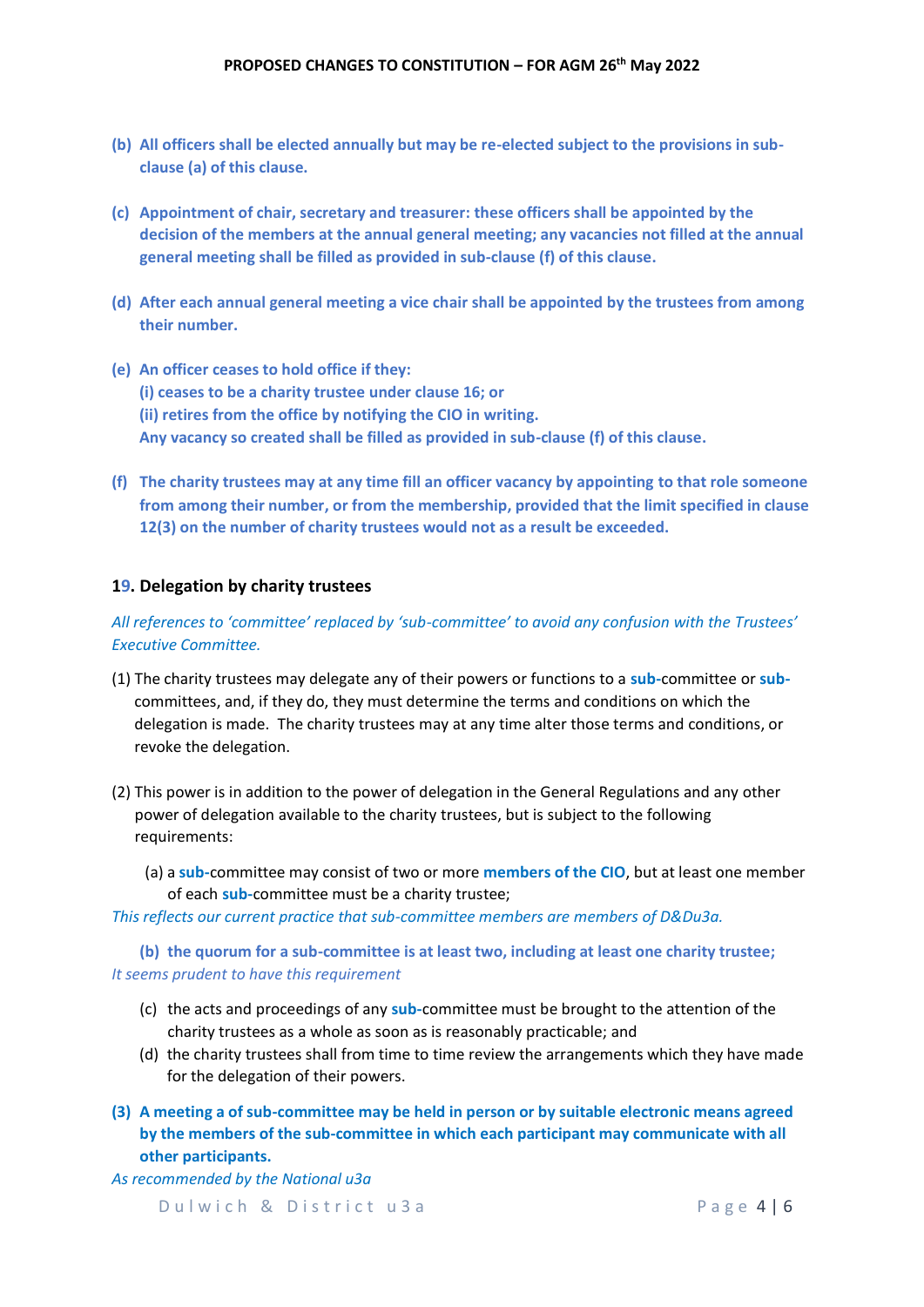### **20. Meetings and proceedings of charity trustees**

#### **(2) Chairing of meetings**

**The person appointed as chair under clause 14 (Appointment of officers of the CIO) shall chair trustee meetings.** If no-one has been so appointed, or if the person appointed is not present within 10 minutes after the time of the meeting, **the person appointed as vice chair under clause 14 shall, if present, chair the meeting. Otherwise**, the charity trustees present may appoint one of their number to chair that meeting.

*Changed to match D&Du3a current practice.*

### **21. Saving provisions**

- (1) Subject to sub-clause (2) of this clause, all decisions of the charity trustees, or of a **sub-**committee of charity trustees, **or of a delegated sub-committee under clause 19** shall be valid notwithstanding the participation in any vote of a charity trustee:
	- who was disqualified from holding office;
	- who had previously retired or who had been obliged by the constitution to vacate office;
	- who was not entitled to vote on the matter, whether by reason of a conflict of interest or otherwise;

if, without the vote of that charity trustee and that charity trustee being counted in the quorum, the decision has been made by a majority of the charity trustees **and sub-committee members** at a quorate meeting.

*To clarify that this applies to sub-committees which may have members who are not trustees.*

## **25. Minutes**

The charity trustees must keep minutes of all:

- (3) meetings of the charity trustees, **sub-**committees of charity trustees **or delegated subcommittees under clause 19** including:
	- the names of the trustees **and any others** present at the meeting;
	- the decisions made at the meetings; and
	- where appropriate the reasons for the decisions;

*To clarify that minutes must be kept for meetings of sub-committees with members who are not trustees*